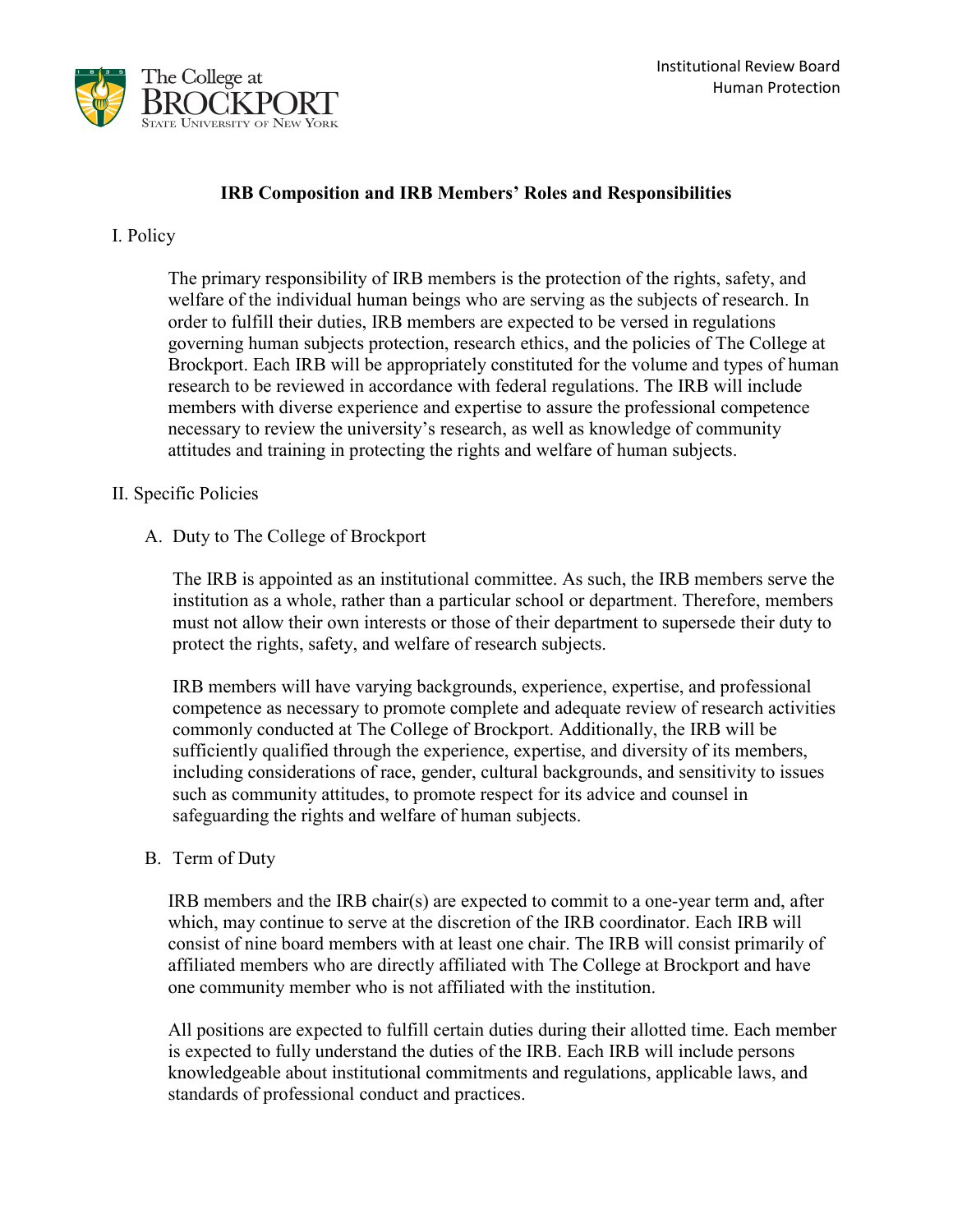

### III. General Duties

 In general, IRB members are expected to read all full board applications and research proposal research protocol at the convened full board meetings to which they are assigned. In addition, IRB members are expected to participate on individual proposals as assigned by the IRB coordinator and to contribute to discussions of regulations and protocols; and, to attend and participate in the review discussion and vote on each interpretations that lead to policies and investigator guidance.

 protection. This includes, but is not limited to, maintaining the confidentiality of IRB Every member will complete and maintain up-to-date CITI training in human subject related information in accordance with the terms and conditions detailed in the CITI training, and maintaining current knowledge of and assuring compliance with relevant regulations, laws, and policies related to the protection of human subjects. Such documentation will be preserved by the coordinator.

## IV. Specific Duties

### A. IRB Coordinator

- and has the power to change staff, train, schedule meetings, and direct any additional changes that affect member's ability to perform their duties • Responsible for appointing members of the IRB, including the chair(s) position;
- Responsible for providing resources to support continuing education of all members, clearly articulating all members' duties, periodically reviewing members' duties to ensure that members are carrying out their expected functions, and evaluating whether there is adequate staff support to ensure members are able to function as documented
- with the chair(s) to ensure open communication between all board members • Responsible for answering questions from members as needed; and, delegates
- Responsible for revising all proposals before sending them to the board members for review
- Responsible for maintaining and preserving all documentation on IRB proposals and trainings
- Responsible for attending full board meetings, recording the attendance of members, asking questions from the members not present at the meeting, and recording the outcome from the meeting. The coordinator will then reach out to the principle investigator (PI) and communicate with them about the results of the board meeting
- Responsible for all conflict resolutions including, but not limited to, principle investigators, members of the board, chair(s), and any additional faculty, staff, or student participating in human research